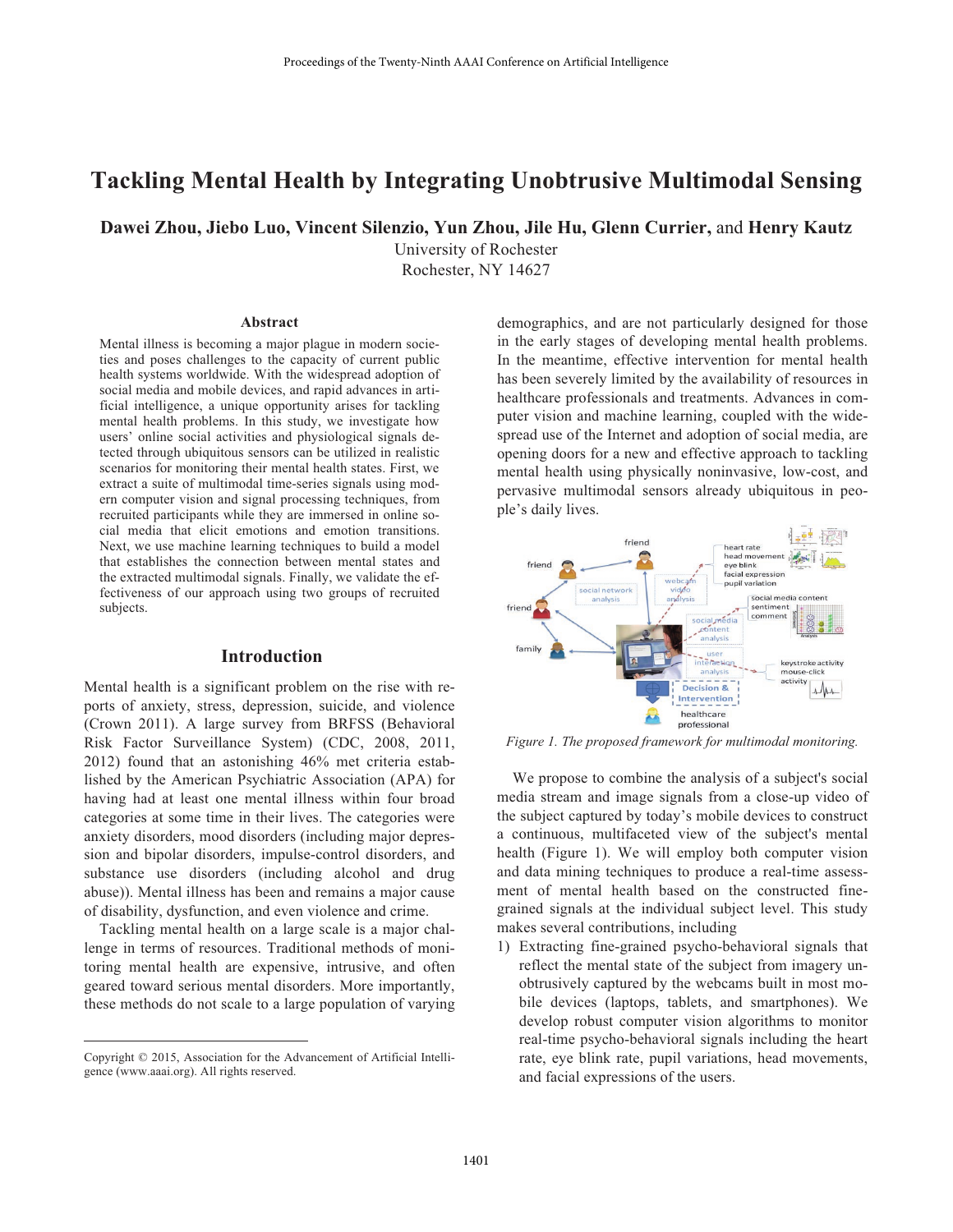- 2) Analyzing effects from personal social media stream data, which may reveal the mood and sentiment of its users. We measure the mood and emotion of the subject from the social media posted by the subject as a prelude to assessing the effects of social contacts and context within such media.
- 3) Establishing the connection between mental health and multimodal signals extracted unobtrusively from social media and webcams using machine learning methods.

 We expect that the outcome of this research will be an effective tool for assessing the affective states of individuals on a large scale. It can be used as an enabling component for developing new mental health solutions, including identifying the onset and severity of mental health problems in individuals and may prove to be of use to clinicians, for self-awareness, and for support from family and friends. It is important to note that the proposed framework is intended to complement, not replace, existing assessment and treatment mechanisms.

# **Related Work**

There is no reliable laboratory test for diagnosing most forms of mental illness; typically, the diagnosis is based on the patient's self-reported experiences, behaviors reported by relatives or friends, and a mental status examination.

 The Internet and other technological advances offer a set of new and intriguing tools to assist in this challenge. We recognize the possibility of using computer vision, social media and machine learning technologies, as well as behavior science, to assist in identifying those individuals who may be most at risk, and doing so early enough in the process to alter their trajectory away from suicide (or to a lesser degree, depression) entirely.

 Literature reviews (Tao & Tan 2005; Zeng et al. 2009) provide a comprehensive coverage of the state of the art in affective computing. Typically, physiological data are acquired using specialized wired or wireless invasive sensors that not only are cumbersome but may also cause the subject to become overly aware of being monitored that it inhibits natural behavior. It is desirable to monitor mental health in a non-intrusive fashion using low-cost, ubiquitous sensors naturally existing in people's lives. This constitutes the one of the major appreciable differences between this work and the prior art in affective computing. An early work (Cohen et al. 2009) compared clinical diagnosis of major depression with automatically measured facial actions and vocal prosody in patients undergoing treatment for depression. Both face and voice demonstrated moderate concurrent validity with depression.

 Recently, McDuff et al. (2014) have shown that changes in physiological parameters during cognitive stress can be captured remotely (at a distance of 3m) of the face of the participant using a digital camera. They built a personindependent classifier to predict cognitive stress based on the remotely detected physiological parameters (heart rate, breathing rate and heart rate variability) and achieved a high accuracy of 85% (35% greater than chance).

 Our methods for detecting emotional information using both online social media and passive sensors can potentially enhance the effectiveness and quality of new services delivered online or via mobile devices (Matthews et al. 2008) in current depression patient care.

# **Approaches**

There is significant variability in the ways in which affect, emotion, and related concepts are articulated in the literature of various fields, including psychology, psychiatry, and the social sciences. For the purposes of this study, we adapt the following terminology. We use the term affective as an umbrella concept to refer broadly to moods, feelings, and attitudes. Emotion and sentiment refer to short-term affective states, which typically remain stable over a period of time on the order of minutes to hours. Mood refers to the predominant emotional pattern over periods lasting from days to weeks. This time scale for persistent affective states is chosen in order to remain compatible with those commonly used in the clinical classification of mood disorders.

 It is also important to clarify what we mean by "unobtrusive sensing" here. First, similar mobile-phone apps (Lane et al. 2011) already exist for monitoring physical activities and the information we extract is primarily for self-awareness and mental health self-management, and is not shared with anyone else without the consent of the subject. Compared with wired or wireless sensors that people would otherwise need to carry or wear, our technologies are "unobtrusive" in the sense that the users would not feel being monitored as smartphones and social media are already embedded in their lives.

# **Multi-modal Signals**

Our approach takes full advantage of online social media related activities as a source to extract signals related to different mental states and applies machine learning techniques to provide an instant and actionable reflection on an online user's mental health state for stress management and suicide prevention. To that end, we employ computer vision, user interaction logging, and social media content sentiment analysis to extract a suite of twelve signals from a user's online activities.

# **Webcam Video Tracking**

Since most mobile devices (laptops, tablets and smartphones) are equipped with built-in video cameras, we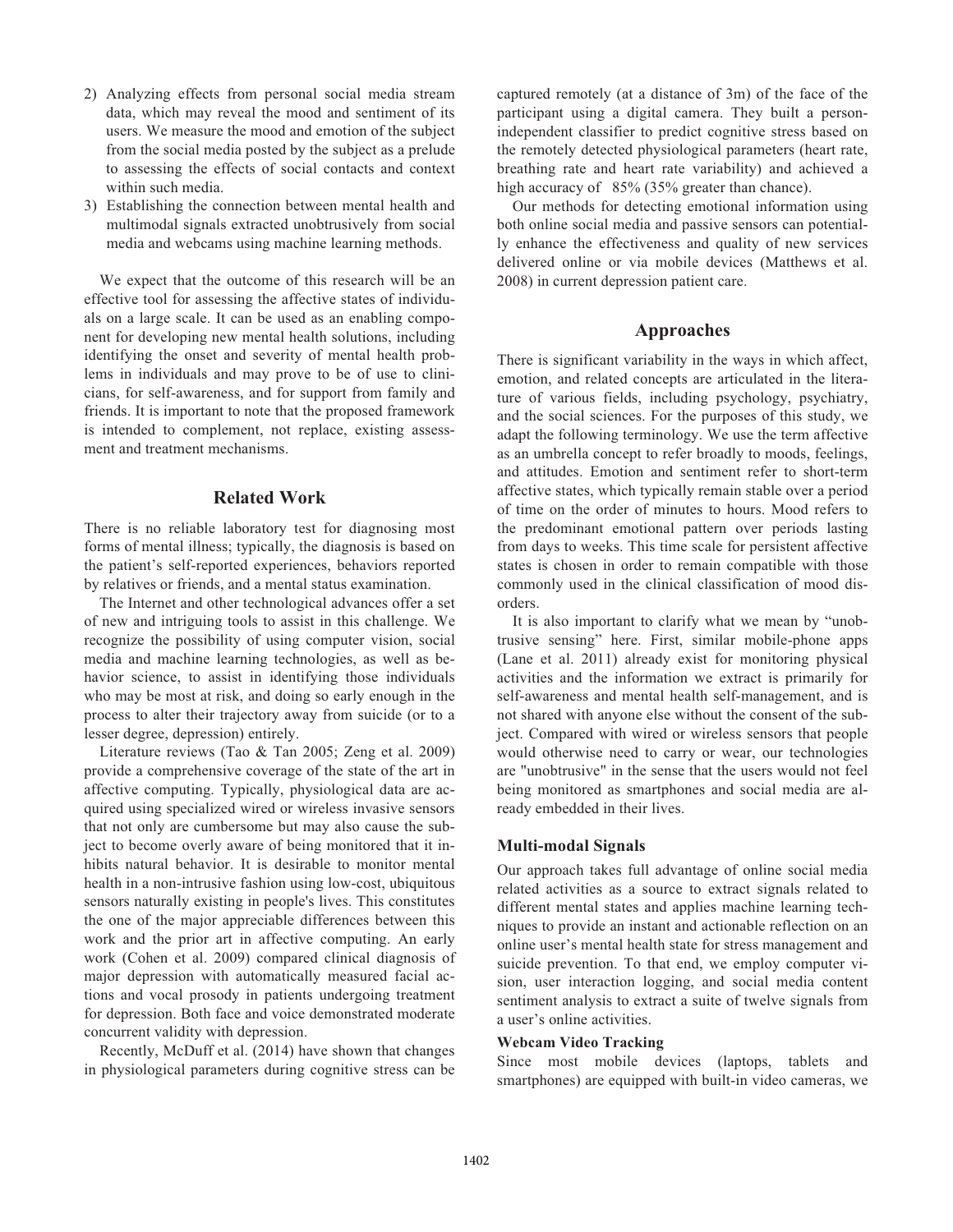propose to use webcam video analysis to monitor head movement, heart rate, eye blink, pupillary response, and facial expression. These indicators, though noisy, may correlate with a user's mental states.

**Head Movement Analysis**. When people are reading, thinking or have emotional fluctuation, they tend to have various head motions (e.g., nod, shake, turn). To extract various head motions, we first apply the Cascade Classifi $er<sup>1</sup>$  in OpenCV to locate the face region, and then use the Tracking-Learning-Detection (TLD) algorithm (Kala et al. 2010) to locate feature points on the face and track them across consecutive frames. TLD is designed for real-time tracking in unconstrained environments. TLD can track and learn simultaneously, as well as resetting the tracker when it fails. It has been applied to a number of existing systems, especially for tracking applications on smartphones, tablets and AR glasses.<sup>2</sup> Although it may be more accurate to build a 3D head model (La Cascia et al. 2000) to track head motions. We chose to use 2D tracking for low power requirements and real time processing.

 Different head motions are detected and counted as a time series of head movements. Figure 2 shows one person's head movements in three mental states (Positive, Neutral and Negative). Our data suggests that one tends to show a higher rate of head movements in positive and negative moods, but more periodic head moves in the neutral mood.



*Figure 2. Detected head movements.*

**Heart Rate Analysis.** There are a number of vital signs to measure human body's basic functions, including body temperature, pulse rate, respiration rate and blood pressure. These biological signals can be useful for determining emotional conditions. We are inspired by research on noncontact video-based analysis of human vital signs, where promising results were reported for estimating the heart rates of infants and adults (Wu et al. 2012). The foundation behind extracting the heart rate from a non-contact video of the face is that subtle color changes will be induced by blood flow. The Eulerian video magnification method by Wu et al. (2012) basically takes time series of color values for each pixel and amplifies the variation in a specific fre-

 $\overline{a}$ 

quency band of interest. We first decompose the input video sequence into different spatial frequency bands with a Gaussian pyramid. Since the normal static heart rate for adults ranges from 45 to 120 beats per minute, or 0.75 to 2 Hz (Balakrishnan et al. 2013), we select the band between 0.6667 to 2Hz for the bandpass filter.

 However, the heart rate signal can easily be overwhelmed by involuntary head movements. Therefore, we have improved the techniques by Wu et al. (2012) to account for head movement. From color amplified videos, we found that head motions generate either dark or bright parts in the images. We use four steps to exploit this effect to remove noisy estimates. First, we filter out those images with blurry faces due to motion. Next, we apply an eye pair detector (Castrillon et al. 2007) in order to locate the areas of forehead, left cheek and right cheek. Each of these three areas is then split into 10\*10 patches, respectively. The average luminance trace for each small patch over time is accessible by using a sliding window strategy. The length of the window is set to ten seconds. We then explore the frequency of maximum power within the range of heart beat frequency in the spectrum to derive the heart rate estimate. Finally, a median filter is applied to smooth the estimates for each patch. The final heart rate estimate is an average of the estimates from these three areas.

**Eye Blink Analysis.** There are three types of eye blink: spontaneous blink, voluntary blink and reflex blink. Spontaneous blink is a physiological phenomenon, while the other two are triggered by the external environment. Therefore, the rate of eye blink would directly or indirectly reflect participant's emotion to some extent.



*Figure 3. Pupil radius (a) and smoothed signal (b) over time.*  Although a deformable model would provide higher accuracy for eye location, it incurs higher computational complexity. Therefore, we select circular Hough transform for good accuracy and low computation cost. Both eye

<sup>&</sup>lt;sup>1</sup> http://docs.opencv.org/doc/tutorials/objdetect/cascade\_classifier/ cascade\_classifier.html

<sup>2</sup> http://www.tldvision.com/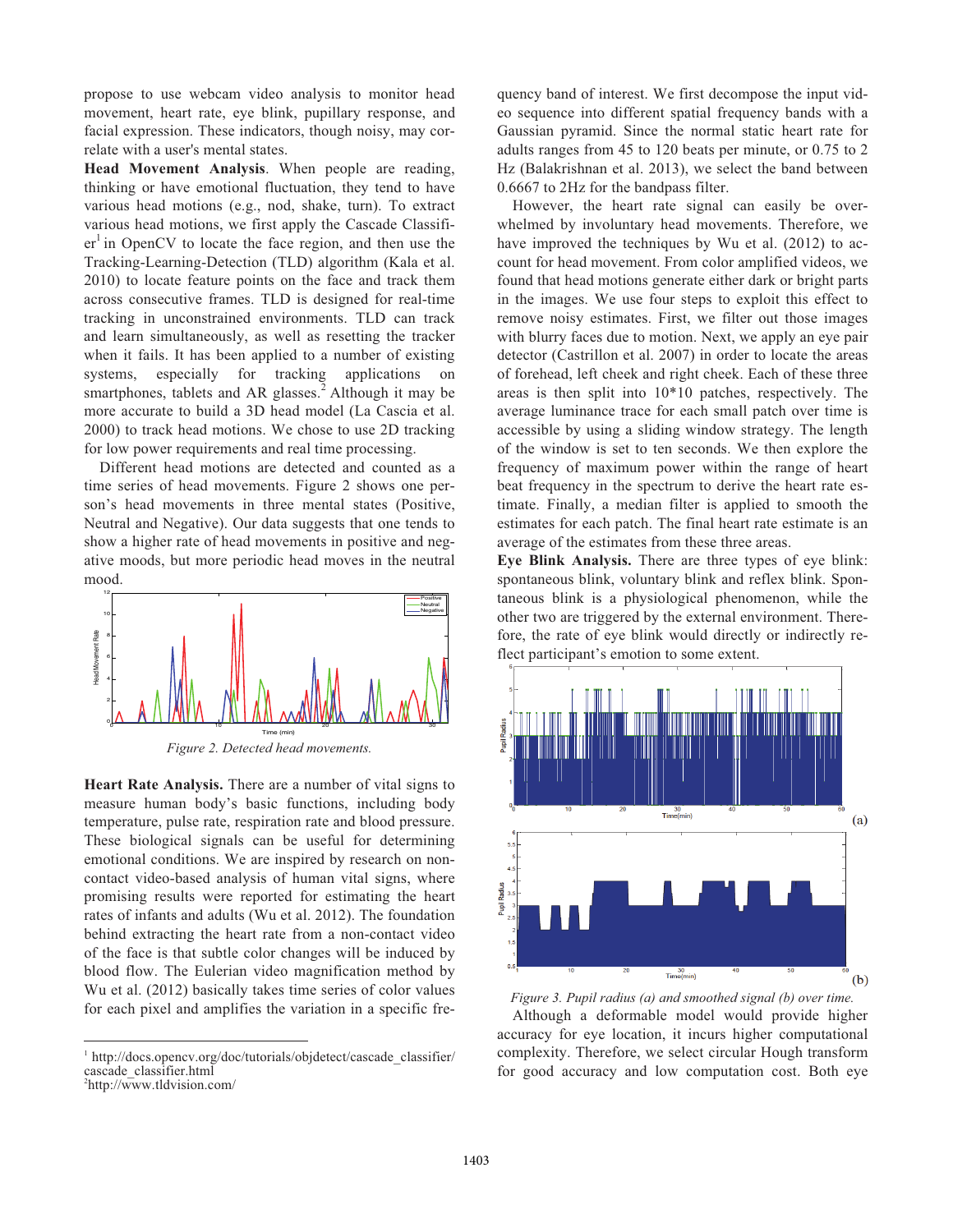opening and closing result in variations in pixel intensity. The variation is calculated recursively from frame to frame. We consider it as one eye blink when the variation exceeds a threshold. Based on the time series of the pupil radius, we use a moving average filter to remove the noise and obtain the pupillary response signal as shown in Figure 3.

**Pupillary Variation Analysis.** Existing physiological studies suggest that the pupil will become wider when people are experiencing dramatic changes of emotions, such as happiness, anger and interest. In contrast, the pupil will be narrower due to the termination of iris sphincter muscle if people feel bored or disgusted, or lose interest.

 Using a deformable template, we can determine the pupil radius. In our system, Deformable Template Matching (DTM) (Yuille et al. 1992) not only improves the accuracy but is also less time consuming for processing video. The pupil model is formulated as two concentric circles; the outer one fits the iris edge and the inner one matches the pupil. Based on the time series of the pupil radius, we use a moving average filter to remove the noise and obtain the pupillary response signal.

**Facial Expression Analysis.** Expression is the most apparent indication of human emotion. The consistency in one's expression will produce repeatable patterns that can be recognized and contribute to emotion evaluation.

 In our system, we analyze the participants' facial expressions as they go through tweets. These tweets also include a wide variety of images that could trigger emotions. The face video stream was captured from a webcam (640 x 480 pixels) and the lighting condition was not purposely controlled. In the entire one-hour process, the participants were asked to behave naturally as they would when skimming their Twitter feeds.



*Figure 4. Facial sentiment analysis in three mental states.* 

 To strike a balance between computational expense and reliable performance, we chose to use the Eigen Face method to map the test image set to a low-dimensional face space (Agarwal et al. 2010). Since the Chi square statistic  $(x^2)$  is effective for measuring the difference in multimodal signal analysis, we use it as the dissimilarity measurement (Kaur et al. 2010) for facial expressions. Based on the Chi square distance, we separate the expressions into three categories. Figure 4 shows that the sentiments expressed in different expressions can be roughly separated from each other.

# **User Interaction Tracking**

In our system, we also track the user's online interactions by detecting keystrokes and mouse operations (Kabi et al. 2013). User interaction activities have already applied to many fields (Rybnik et al. 2008), where they are treated as biometrics to protect computer systems or to verify one's identity. In our application of emotion recognition, they are more functional for providing strong evidence that reflects the changes of emotion. User's typing pace and mouseclick activity can change during emotion changes, as evident in previous studies (Kolakowska 2013).

 We track the total number of keystrokes and mouse operations, which include mouse click, mouse moving distance and wheel slide, as indicators of different emotions. As our statistics (Figure 5) show, when the participants are in a negative mood, they may stay on the page for a long period and directly express their feelings in words. So they may have more key strokes but only a few mouse clicks. On the other hand, when the participants are in a positive mood, they may be more active in browsing the content through mouse operations. In this case, they may also show their emotion by more facial expressions instead of interactions with the system in words. In some ways, the interactions in a neutral mood are similar to the negative mood, when the amount of the interactions is less.



*Figure 5. Interaction distribution of online users.* 

#### **Content Tracking**

As users engage themselves in online social media, the content will affect users' mental states to some extent. The content could even become a stimulus to their specific mental state which can be reflected by their replies to the tweets. Users' replies can be treated as a direct output signal of their mental state. Therefore, we record the contents of tweets and their responses at the same time and employ Sentiment 140<sup>3</sup> a Natural Language Processing (NLP) tool to discover the sentiment of tweets and obtain the sentiment polarity of the tweets. To exploit the images in tweets, we employ an image sentiment prediction algorithm based on middle-level attributes (Yuan et al. 2013;

 $\overline{a}$ 

<sup>3</sup> http://help.sentiment140.com/home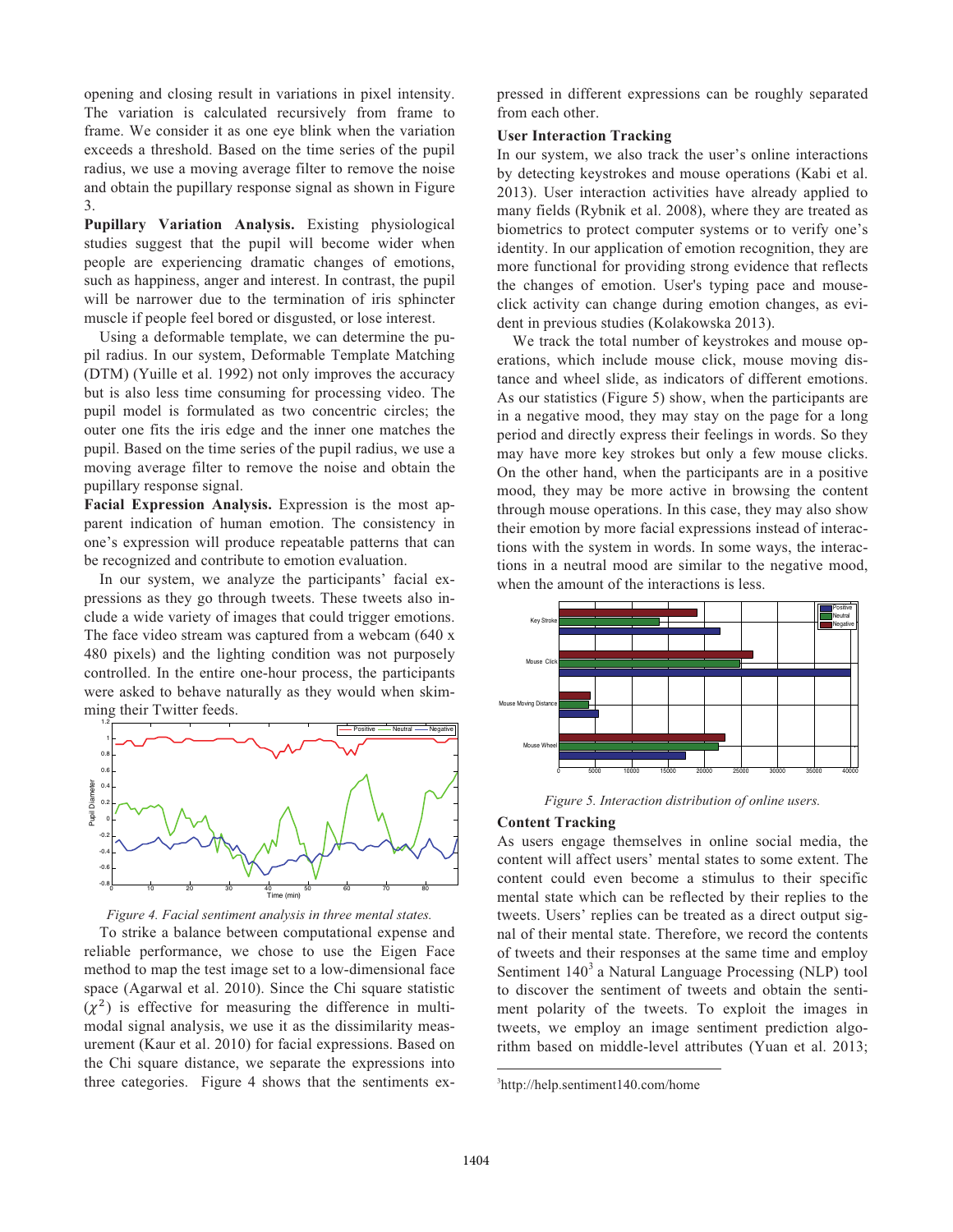You et al. 2015). These three types of content-based signals are then incorporated to predict the mental states.

### **Pattern Classification and Mining**

#### **Data Preprocessing**

Before combining all the information extracted from different signals and making a prediction of a users' mental health state, it is necessary to pre-process the signals since they are generated from multiple and heterogeneous sources which may introduce noisy, missing and inconsistent data. We take the following steps to preprocess the raw data:

**Data cleaning.** Signals, such as the pupil radius and heart rate, can be affected by user motion, illumination change and other factors. For example, when user look down on the keyboard or turn their heads around, the camera cannot detect their eyes. Furthermore, a user's subtle movement can also introduce noise. Some users may involuntarily shake their legs in a relaxed environment, causing the variation of illumination on the skin and adding a noise frequency into our heart rate analysis. All of these would result in noise and missing values in our signals. Therefore, we apply different methods (e.g. heart rate analysis using Nearest Neighbor Interpolation, and pupil radius analysis using Linear Interpolation) to smooth out the noise.

**Data transformation.** In order to consider temporal correlation and trends, we apply a moving average strategy. We use 1-min sliding window containing three instances of 20 seconds each. The sliding step is also 20s.

**Time series normalization.** We normalize the values of different signals from different subjects into a common range of [0, 1] to preserve the relationships among the original data values and enhance the contrast of features.

#### **Feature Analysis**

We use a set of acronyms to represent our 12 feature signals and prediction labels. Table 1 summarizes all the labeling conventions. **Pattern Prediction Based on Time Series** 

| Notations  | Meaning                        |  |  |
|------------|--------------------------------|--|--|
| <b>PR</b>  | Pupil radius                   |  |  |
| HM         | Head movement rate             |  |  |
| EB         | Eye blinking rate              |  |  |
| FE         | Facial expression              |  |  |
| <b>HR</b>  | Heart rate                     |  |  |
| <b>TS</b>  | Textual tweets sentiment       |  |  |
| <b>RTS</b> | Textual tweets reply sentiment |  |  |
| <b>IS</b>  | Image sentiment                |  |  |
| MD         | Mouse moving distance          |  |  |
| <b>KR</b>  | Keystroke rate                 |  |  |
| <b>MR</b>  | Mouse click rate               |  |  |
| WM         | Mouse wheel slide              |  |  |
| Label '1'  | Positive prediction result     |  |  |
| Label '0'  | Neutral prediction result      |  |  |
| Label '-1' | Negative prediction result     |  |  |

*Table 1. A summary of the notations* 

#### *Table 2. Feature ranking*

| Label $-1$ | Weight  | Label '0'  | Weight  | Label '1'  | Weight  |
|------------|---------|------------|---------|------------|---------|
| <b>HM</b>  | 8.93    | MD         | 2.68    | <b>KR</b>  | 3.16    |
| IS         | 6.5     | HM         | 1.56    | EB         | 0.43    |
| EB         | 3.26    | <b>WM</b>  | 0.96    | <b>HR</b>  | 0.22    |
| <b>RTS</b> | 3.20    | FE         | 0.70    | FE         | 0.08    |
| <b>PR</b>  | 3.07    | <b>HR</b>  | 0.61    | <b>RTS</b> | $-0.18$ |
| <b>TS</b>  | 0.88    | <b>MR</b>  | $-0.15$ | <b>TS</b>  | $-0.75$ |
| <b>KR</b>  | 0.39    | <b>RTS</b> | $-0.65$ | MR         | $-0.87$ |
| MD         | 0.29    | <b>PR</b>  | $-0.68$ | <b>WM</b>  | $-0.94$ |
| FE.        | $-0.29$ | <b>KR</b>  | $-0.71$ | PR         | $-2.61$ |
| <b>MR</b>  | $-1.29$ | <b>TS</b>  | $-0.82$ | IS         | $-2.69$ |
| <b>HR</b>  | $-1.43$ | EB         | $-0.95$ | MD         | $-5.87$ |
| WM         | $-5.75$ | IS         | $-2.25$ | <b>HM</b>  | $-16.2$ |

In Table 2, we show the ranking of all the feature signals based on their contribution weights in our prediction model for each mental state, which ranges from the most positive to the most negative. We notice that head movement always plays an important role, either for positive contribution or negative contribution to our prediction results. However, this feature may not be effective when the user does not move much, e.g., reading tweets in bed. Furthermore, we look into our data and find how each feature signal affects the prediction. For example, it is shown that eye blink gives a big contribution to both 'Label1' and 'Label-1', as reading either positive or negative content will lead to eye blink reactions. Beyond these, each feature has its limitations. Expression only has a positive contribution to 'Label1' and 'Label0'. Although our facial expression module can recognize five different expressions, this feature fails for 'Label-1' because people tend to have less negative expression while reading social content alone in a relaxed setting. In addition to the feature ranking, an ablation analysis may provide further insight on how different components affect the integrated system.

As mentioned earlier, all the features extracted from the preprocessing stage are weighted and fed into a multi-class classifier (logistic regression), which learns different characteristics of the three different emotion states (negative, neutral and positive). Besides logistic regression, we have also tried an SVM classifier. Logistic regression yields a better performance, probably due to the small size of our data set as SVM may require much more data to train. The emotion inference is done in real-time based on a likelihood indication classification rule. With this rule, the classifier predicts the maximum possibility of the three states. For example, if the probability for the positive state is larger than the other two, the current emotion is positive.

 Figure 2 shows the example prediction results for one participant's mental states based on the model trained by data of other participants. As mentioned earlier, we generate an instance every 20s and employ a 1-min sliding win-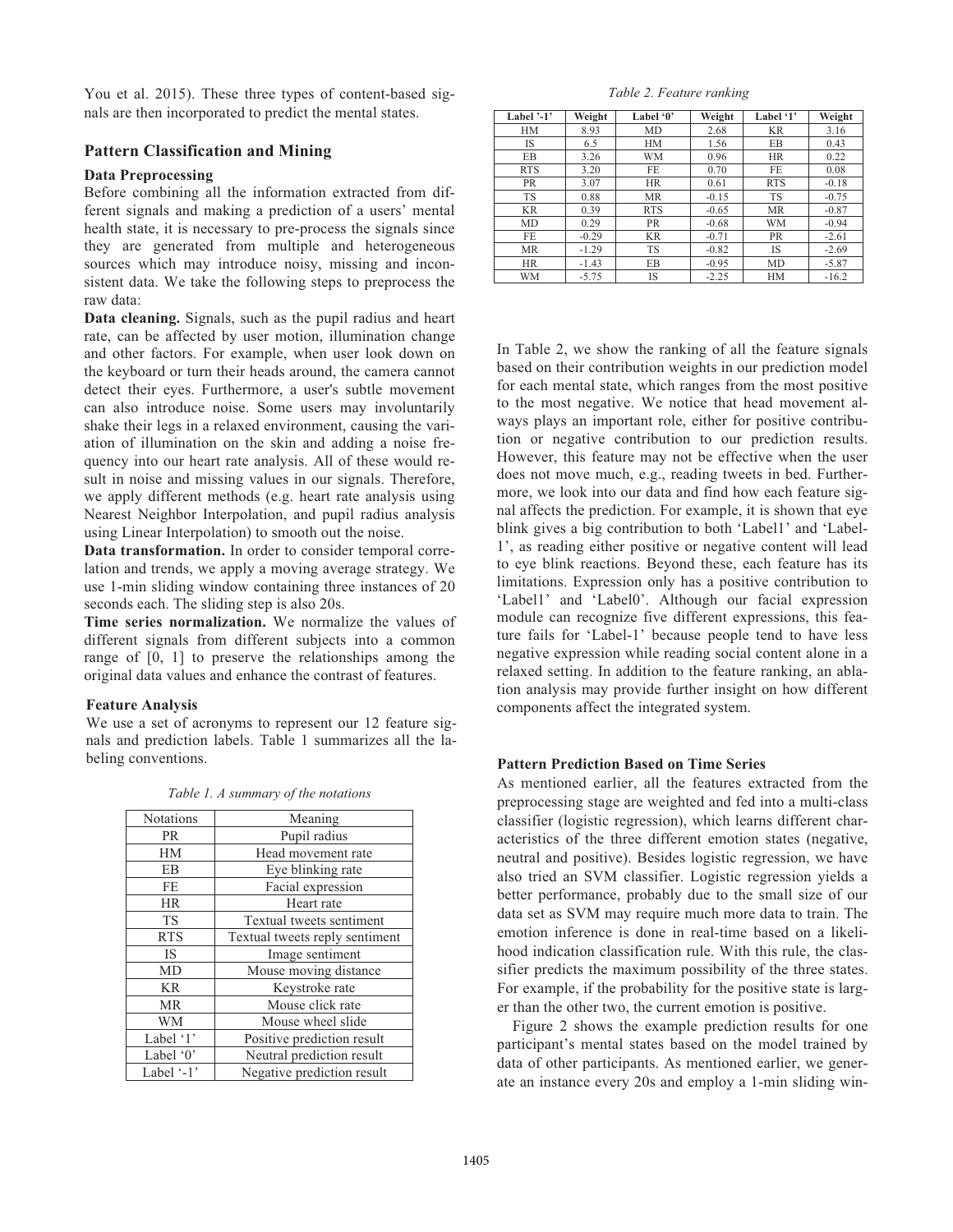

*Figure 2. Example prediction results for one participant's mental states.* 

dow to calculate the moving average. Therefore, for each person, we have six 10-min long videos which are then split into 168 instances. The error is the difference between the prediction and ground truth. In Figure 9, from the ground truth we know this participant has high fluctuations in mood - there are only a few neutral instances and most of the time the participant is in an emotionally excited state. The trained classifier accurately predicts the mental states in the positive and negative stages. The error mainly emerges in the neutral stage and when the polarity of emotion changes rapidly. One's emotion could be easily affected by the context read before, so it is possible that between instances 60 to 80 some negative emotions are predicted. However, the same situation occurs between instances 90 to 110. The prediction results can be improved with a temporal model such as HMM (Eddy 1996), which also accounts for the different likelihoods of different emotion transitions, i.e. user's previous mental state can influence user's current mental state. The result after HMM is also included.

# **Experiments and Evaluation**

# **Experiment 1: Normal Users**

In order to ensure that our test and analysis are meaningful, we collect data in realistic, life-like environments. We conducted a series of mock-experiments in a living room equipped with sofas, desks, snacks, PCs, and our monitoring system.

All the participants were recruited through the University mail-list and social networks. In particular, they have

social connections with each other so that they can form a sub-network in Twitter. This enables us to account for mutual influence through social connections in Twitter, although this is beyond the scope of this paper (Tang et al. 2009). For example, you may feel sorry when one of your friends is upset and you may become excited when you find your friends discussing something interesting.

 To ensure our experiment can meet the diversity distribution requirements of Twitter users, we enrolled 27 participants (16 females and 11 males) in our experiments. They include undergraduate students, PhD students, and faculties, with different backgrounds in terms of education, income, and disciplines. The age of the participants ranges from 19 to 33, consistent with the age of the primary users of social networks.

 Before the participants took the experiments, they were informed about the nature of the user study and incentives they would receive for their time (Amazon gift cards). They were also aware that we would record their activities during the experiments, but their personal background information and the experiment records would not be disclosed to the public and used in other ways.

 During the experiments, we recorded the participants' activities with a webcam while they were reading the tweets. All the textural content and images we provided had been selected from real tweets. In this way, we make the participants feel more realistic as if they are browsing friends' tweets rather than being involved in a test. More specifically, we constructed 6 tweet sets in a predefined order of *positive-negative-positive-neutral-negativeneutral*, with every part lasting about 10 minutes. However, the participants were not aware of this design. We asked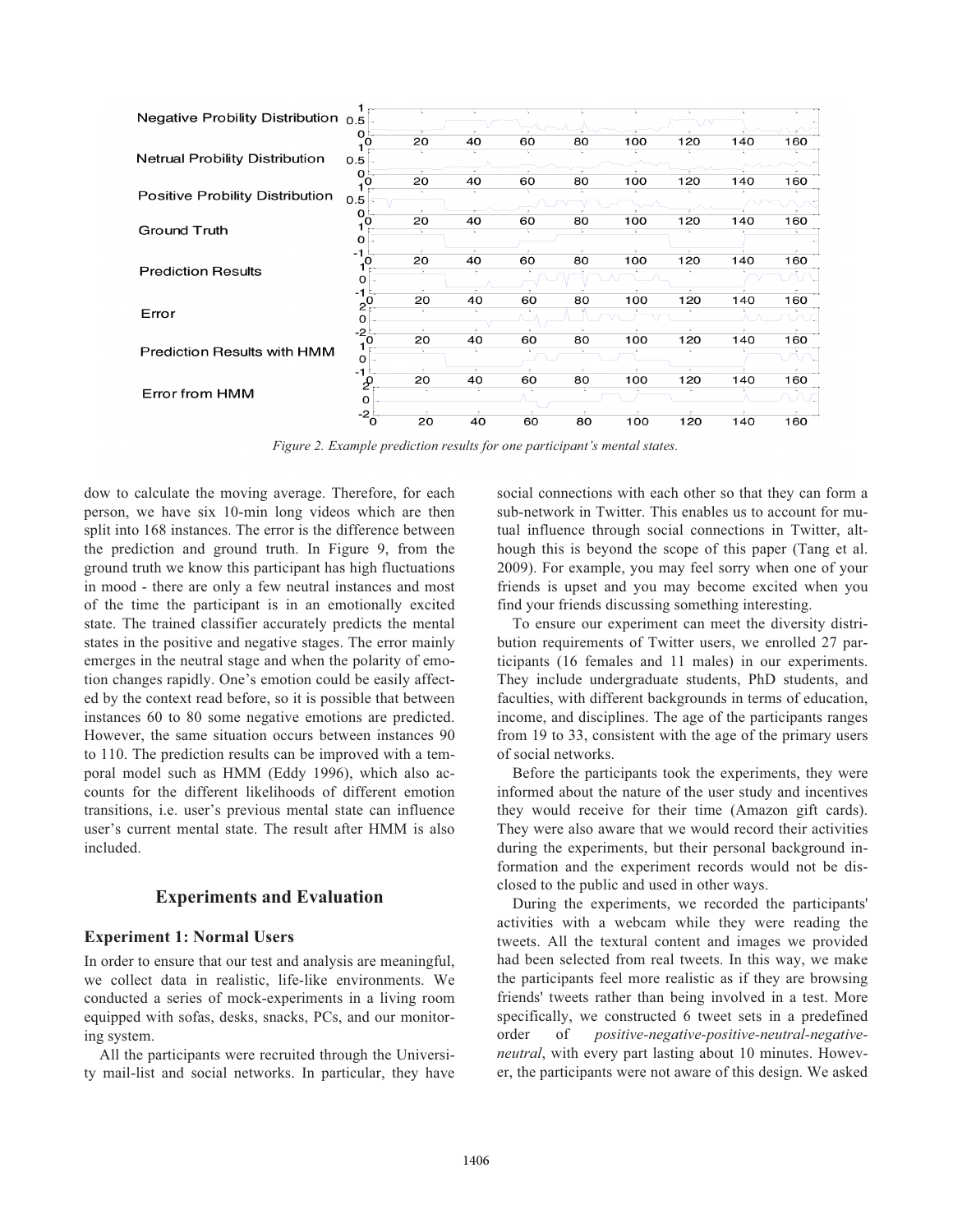for self-reporting of their feelings (every two minutes to be not too disruptive) as the ground truth. In addition, we recorded the number of mouse clicks and key strokes, respectively. Furthermore, every participant was required to reply to all the tweets and images in the tests and the information is considered reflective of their true mental states.

 Our experiment is based on 162 videos from 27 people of both genders under different illumination conditions while reading various social media contents. This ensures a reasonably good anthropometric variation and also gives us the opportunity to look into the strengths and limitations of our system.

 To evaluate our entire system, we use a leave-onesubject-out procedure where data from the testing participant is not used in the training phase. In Table 3, we compare 4 measurements: precision, recall, F-1 measure and area under the receiver operating characteristic (ROC) curve (AUC) for different classes. F-1 measure is the weighted harmonic mean of the precision and recall. Generally, the higher F1 is, the better the overall performance is. Similarly, the overall performance improves when AUC increases. All the 4 measurements fall into similar distributions, where negative and positive classes have higher accuracy than the neutral class. It seems that the signals extracted from negative and positive states are more distinctive.

*Table 3. Leave-One-Subject-Out Test for Experiment 1.* 

|          | TР   | FP   | Prec. | Rec. | $F-1$ | AUC  |
|----------|------|------|-------|------|-------|------|
| Negative | 0.89 | 0.08 | 0.82  | 0.89 | 0.84  | 0.95 |
| Neutral  | 0.56 | 0.13 | 0.67  | 0.56 | 0.59  | 0.79 |
| Positive | 0.78 | 0.17 | 0.76  | 0.78 | 0.75  | 0.91 |

#### **Experiment 2: Depression Patients**

If we constrain our system on the negative mood, our system can potentially make a prediction of depression levels or suicide possibility. Surveys (Goldsmith 2002) show there is an increasing number of suicides in the United States. Our system can offer another powerful instrument for psychologists to comprehend people's psychological states on a significantly larger scale.

|           | Patients vs.<br>Control in<br><i>positive</i> mood | Tubic <i>i</i> : Leave one bablect out for Luperanear L.<br>Patients vs.<br>Control in<br><i>negative</i> mood | Patients vs.<br>Control in<br>neutral mood |
|-----------|----------------------------------------------------|----------------------------------------------------------------------------------------------------------------|--------------------------------------------|
| precision | 0.814                                              | 0.817                                                                                                          | 0.813                                      |
| recall    | 0.674                                              | 0.738                                                                                                          | 0.717                                      |

*Table 4. Leave-One-Subject-Out Test for Experiment 2.* 

 We conducted a preliminary study using a group of 5 depression patients (2 severe/suicidal and 3 moderate) and a control group of five normal users. Given the small sample size, leave-one-subject-out test is performed. The ground truth was provided by a psychiatrist based on the video and audio content of Apple's *FaceTimeTM* chats with the patients. The results in Table 4 are quite promising, including differentiating between two levels of depression.

### **Discussions**

 We note that significant effort was involved in making the proposed system work, starting from building individual components to the system integration. The main challenges in the integration include:

- 1) acquiring adequate videos and social media streams from the recruited subjects to facilitate the investigation;
- 2) making individual weak signals strong and meaningful enough so each can contribute to, rather than hurt, the overall system performance; and
- 3) choosing the proper machine learning techniques and temporal models to handle such diverse, noisy multimodal data in order to obtain the promising accuracy we demonstrated.

 With the help of our system, people can become more aware of their emotion fluctuations and pay more attention to their mental health. From this point of view, our system can assist users to monitor their emotions and allow users to understand the influence of social networks on themselves.

 We envision making an Android app. Both the front cameras and processors on most of today's android devices can satisfy our computation needs. The high utilization rate of these mobile devices will provide the convenience for users to acquaint with their own emotion fluctuations and make adjustment themselves. With a big data set from more users, more interesting patterns can be mined and deep understanding about how different signals relate to different groups can be achieved. Although ethical concerns are real, we note that mobile applications have already been developed to support mental health interventions (Matthews et al. 2008).

# **Conclusion and Future Work**

In this paper, a highly integrated multimodal signal system for mental health prediction is developed. Using noncontact multimodal signals, user interaction and content analysis, our system is able to infer the user's current mental state. In the future, we will also explicitly integrate the influence of social networks as shown by Tang et al. (2009). We are encouraged by this study to evaluate the effectiveness of the integrated system for mental health monitoring and intervention using a larger population of patients in an existing mental health program that we will have access to. We will further develop the system to recognize a more fine-grained depression scale using facial